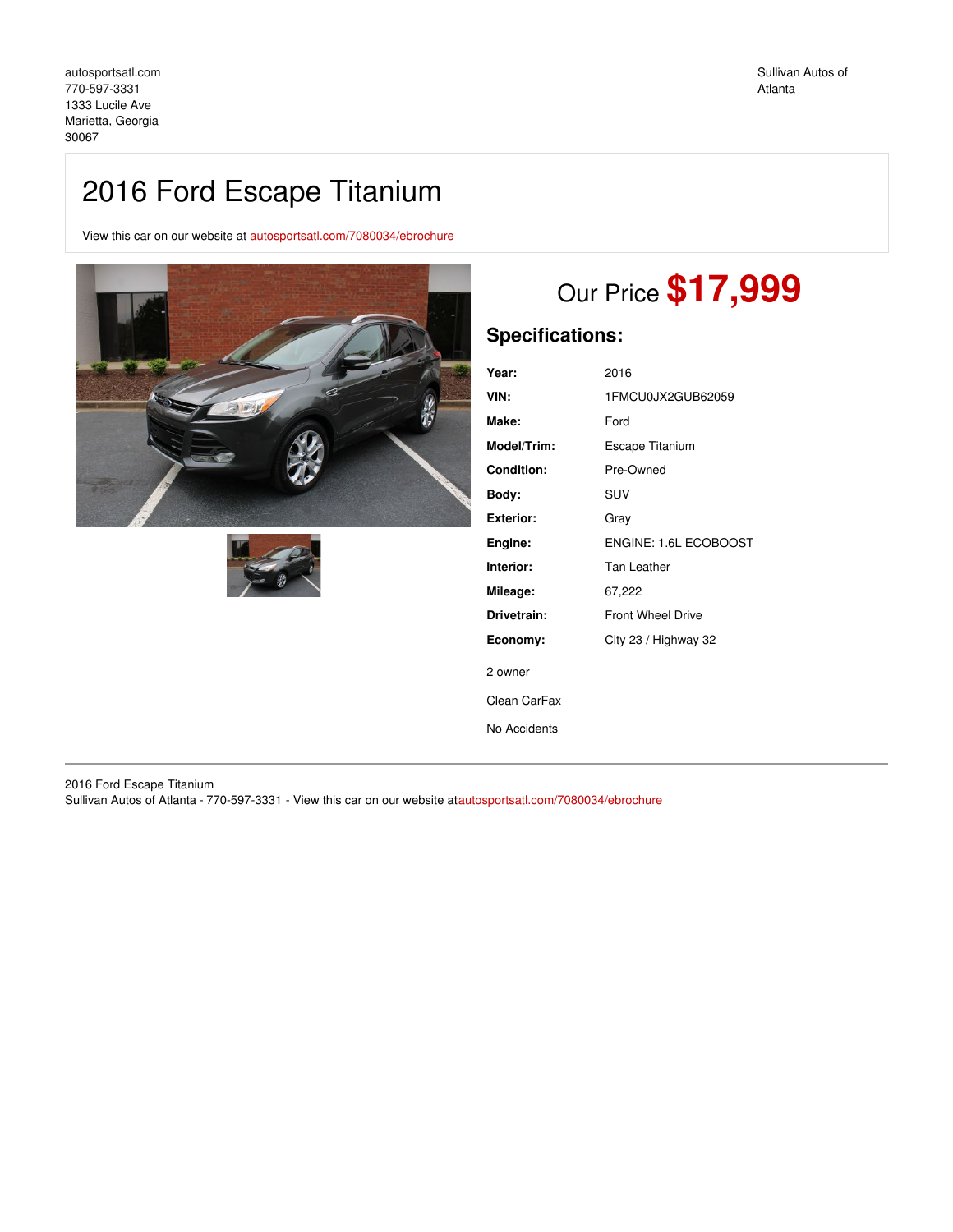

#### 2016 Ford Escape Titanium

Sullivan Autos of Atlanta - 770-597-3331 - View this car on our website a[tautosportsatl.com/7080034/ebrochure](https://autosportsatl.com/vehicle/7080034/2016-ford-escape-titanium-marietta-georgia-30067/7080034/ebrochure)

## **Installed Options**

### **Interior**

- 3 12V DC Power Outlets- 3 12V DC Power Outlets and 1 120V AC Power Outlet
- Air Filtration- Analog Appearance- Cargo Area Concealed Storage- Cargo Space Lights
- Carpet Floor Trim- Compass- Front And Rear Map Lights
- Front Center Armrest and Rear Center Armrest- Front Cupholder
- Full Carpet Floor Covering -inc: Carpet Front And Rear Floor Mats Full Cloth Headliner
- Full Floor Console w/Covered Storage, Mini Overhead Console w/Storage, 3 12V DC Power Outlets and 1 120V AC Power Outlet
- Garage Door Transmitter
- Gauges -inc: Speedometer, Odometer, Engine Coolant Temp, Tachometer, Trip Odometer and Trip Computer
- HVAC -inc: Underseat Ducts and Console Ducts
- Heated Leather-Trimmed Buckets w/60/40 Rear Seat -inc: 10-way power driver and passenger seat w/power lumbar adjust, driver seat memory, driver seat back map pocket
- Illuminated Glove Box
- Interior Concealed Storage, Driver / Passenger And Rear Door Bins, 2nd Row Underseat Storage and Audio Media Storage
- Interior Trim -inc: Piano Black Instrument Panel Insert, Metal-Look Door Panel Insert, Piano Black Console Insert and Chrome/Metal-Look Interior Accents
- Keypad- Leather/Metal-Look Gear Shifter Material- Leather/Metal-Look Steering Wheel
- Leatherette Door Trim Insert- Manual Tilt/Telescoping Steering Column
- Manual w/Tilt Front Head Restraints and Manual Adjustable Rear Head Restraints
- Memory Settings -inc: Door Mirrors- Outside Temp Gauge- Passenger Seat
- Perimeter Alarm- Power 1st Row Windows w/Front And Rear 1-Touch Up/Down
- Power Door Locks w/Autolock Feature
- Power Rear Windows and Fixed 3rd Row Windows
- Proximity Key For Doors And Push Button Start Rear Cupholder
- Remote Keyless Entry w/Integrated Key Transmitter, Illuminated Entry, Illuminated Ignition Switch and Panic Button
- Remote Releases -Inc: Proximity Cargo Access
- SYNC Services Mobile Hotspot Internet Access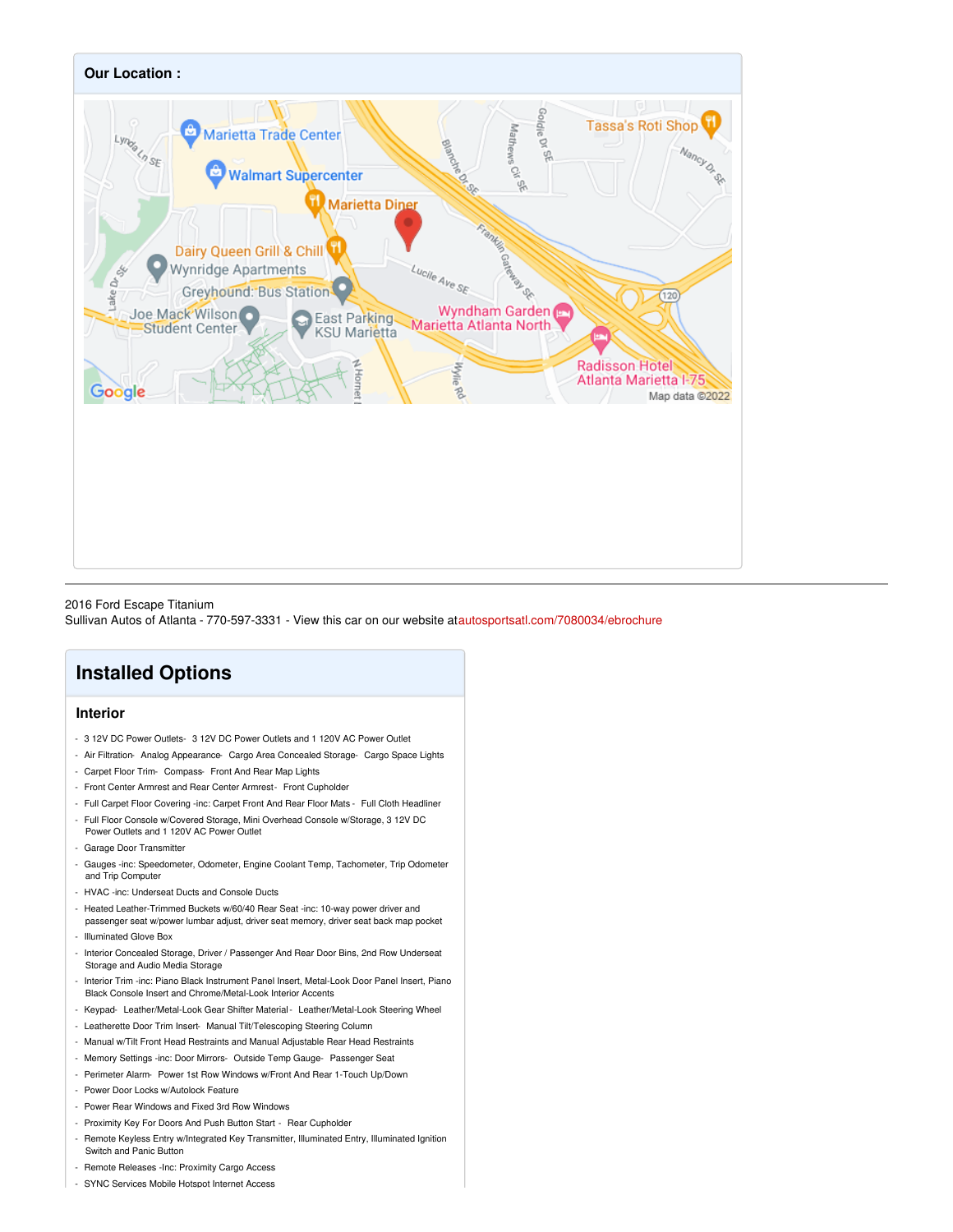#### - SYNC Services Mobile Hotspot Internet Access - Securilock Anti-Theft Ignition (pats) Engine Immobilizer

- Cruise Control w/Steering Wheel Controls- Day-Night Auto-Dimming Rearview Mirror
- Delayed Accessory Power
- Driver And Passenger Visor Vanity Mirrors w/Driver And Passenger Illumination
- Driver Foot Rest- Driver Seat
- FOB Controls -inc: Cargo Access and Remote Engine Start- Fade-To-Off Interior Lighting
- Split-Bench Front Facing Manual Reclining Fold Forward Seatback Rear Seat
- Systems Monitor- Trip Computer- Trunk/Hatch Auto-Latch
- Voice Activated Dual Zone Front Automatic Air Conditioning

#### **Exterior**

- Roof Rack Rails Only- Steel Spare Wheel
- Tailgate/Rear Door Lock Included w/Power Door Locks
- Tires: P235/50R18 A/S -inc: steel mini spare wheel w/mini space-saver spare tire
- Variable Intermittent Wipers- Wheels: 18" Sparkle Nickel Painted Aluminum
- Power Liftgate Rear Cargo Access- Perimeter/Approach Lights- Laminated Glass
- Gray Bodyside Cladding and Gray Wheel Well Trim- Fully Galvanized Steel Panels
- Front Fog Lamps
- Fixed Rear Window w/Fixed Interval Wiper, Heated Wiper Park and Defroster
- Deep Tinted Glass- Compact Spare Tire Mounted Inside Under Cargo- Clearcoat Paint
- Chrome Side Windows Trim- Chrome Grille
- Body-Colored Rear Bumper w/Gray Rub Strip/Fascia Accent and Metal-Look Bumper Insert
- Body-Colored Power Heated Side Mirrors w/Convex Spotter, Manual Folding and Turn Signal Indicator
- Body-Colored Front Bumper w/Metal-Look Rub Strip/Fascia Accent
- Body-Colored Door Handles
- Auto On/Off Aero-Composite Halogen Headlamps w/Delay-Off

#### **Safety**

- 3 12V DC Power Outlets- 3 12V DC Power Outlets and 1 120V AC Power Outlet
- Air Filtration- Analog Appearance- Cargo Area Concealed Storage- Cargo Space Lights
- Carpet Floor Trim- Compass- Front And Rear Map Lights
- Front Center Armrest and Rear Center Armrest- Front Cupholder
- Full Carpet Floor Covering -inc: Carpet Front And Rear Floor Mats Full Cloth Headliner
- Full Floor Console w/Covered Storage, Mini Overhead Console w/Storage, 3 12V DC
- Power Outlets and 1 120V AC Power Outlet
- Garage Door Transmitter
- Gauges -inc: Speedometer, Odometer, Engine Coolant Temp, Tachometer, Trip Odometer and Trip Computer
- HVAC -inc: Underseat Ducts and Console Ducts
- Heated Leather-Trimmed Buckets w/60/40 Rear Seat -inc: 10-way power driver and passenger seat w/power lumbar adjust, driver seat memory, driver seat back map pocket
- Illuminated Glove Box
- Interior Concealed Storage, Driver / Passenger And Rear Door Bins, 2nd Row Underseat Storage and Audio Media Storage
- Interior Trim -inc: Piano Black Instrument Panel Insert, Metal-Look Door Panel Insert, Piano Black Console Insert and Chrome/Metal-Look Interior Accents
- Keypad- Leather/Metal-Look Gear Shifter Material- Leather/Metal-Look Steering Wheel
- Leatherette Door Trim Insert- Manual Tilt/Telescoping Steering Column
- Manual w/Tilt Front Head Restraints and Manual Adjustable Rear Head Restraints
- Memory Settings -inc: Door Mirrors- Outside Temp Gauge- Passenger Seat
- Perimeter Alarm- Power 1st Row Windows w/Front And Rear 1-Touch Up/Down
- Power Door Locks w/Autolock Feature
- Power Rear Windows and Fixed 3rd Row Windows
- Proximity Key For Doors And Push Button Start Rear Cupholder
- Remote Keyless Entry w/Integrated Key Transmitter, Illuminated Entry, Illuminated Ignition Switch and Panic Button
- Remote Releases -Inc: Proximity Cargo Access
- SYNC Services Mobile Hotspot Internet Access
- Securilock Anti-Theft Ignition (pats) Engine Immobilizer
- Cruise Control w/Steering Wheel Controls- Day-Night Auto-Dimming Rearview Mirror
- Delayed Accessory Power
- Driver And Passenger Visor Vanity Mirrors w/Driver And Passenger Illumination
- Driver Foot Rest- Driver Seat
- FOB Controls -inc: Cargo Access and Remote Engine Start- Fade-To-Off Interior Lighting
- Split-Bench Front Facing Manual Reclining Fold Forward Seatback Rear Seat
- Systems Monitor- Trip Computer- Trunk/Hatch Auto-Latch
- Voice Activated Dual Zone Front Automatic Air Conditioning
- **Mechanical**